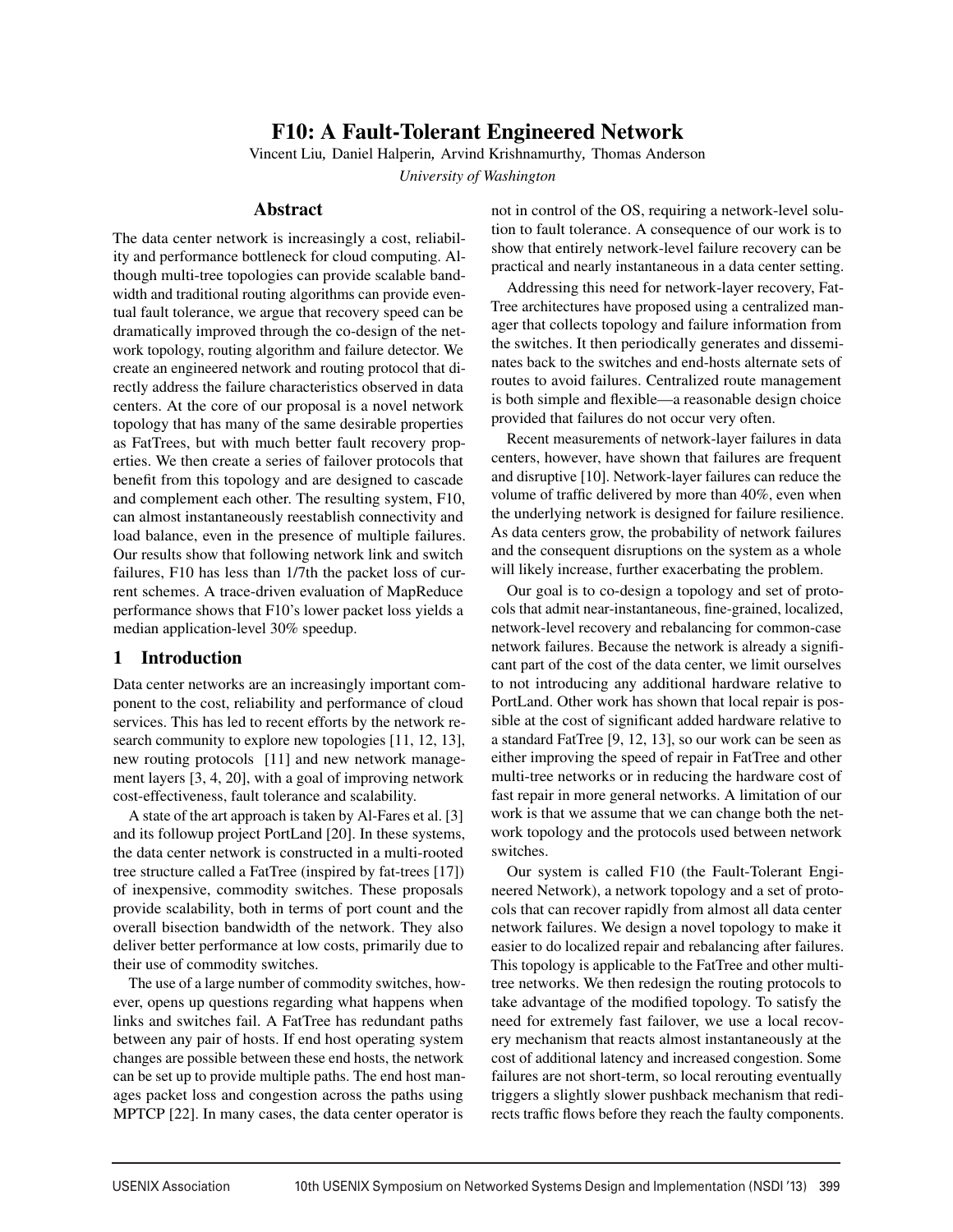To address longer-term failures, a centralized scheduler rearranges traffic on a much slower time scale in order to create as close to a optimally rerouted configuration as possible. We also introduce a failure detector that benefits from (and contributes to) the speed of our failover protocols while providing fine-grained information not available to traditional failure detection methods.

We have implemented a Click-based prototype of F10 and its failure detector and have performed a simulationbased evaluation, based on measurements of real-world data center traffic from [5] and measurements of data center network failures from [10]. Our results show that our system dramatically improves packet loss relative to PortLand with no added hardware cost. Our localized reroutes do incur some path inflation and network state, but these effects are small because of our novel topology.

# 2 Motivation

Our goal is to design a data center network architecture that can gracefully and quickly recover after failures, without any additional hardware. To motivate our approach, we outline previous measurements of data center network failures and then discuss the implications of these results on the design of fault-tolerant data center networks.

# 2.1 Failures in Data Centers

A recent study by Gill et al. provides insight into the characteristics of data center network failures [10]. The authors found that a large majority of devices are failurefree over the course of a year; commodity switches are mostly reliable. Their data also shows, however, that there are frequent short-term failures, that link failures are common and that the network responsiveness to failures is limited. We emphasize a few results from their study:

• Many failures are short-term. Devices and links exhibit a large number of short-term failures. In fact, the authors observed that the most failure-prone devices have a median time-to-failure of 8.6 minutes.

• Multiple failures are common. Devices often fail in groups. 41% of link failure events affect multiple devices often, just a few (2–4) links, but in 10% of cases, they do affect more than 4 devices. There are also often multiple independent ongoing failures.

• Some failures have long downtimes. Though most failures are short-term, failure durations exhibit a long tail. Gill et al. attribute this to issues such as firmware bugs and device unreliability. Hardware that fails often stays down and contributes heavily to network-level unavailability.

• Network faults impact network efficiency. The data centers studied by Gill et al. have 1:1 redundancy dedicated to failure recovery, yet the network delivered only about 90% of the traffic in the median failure case. Performance is worse in the tail, with only 60% of traffic

delivered during 20% of failures. This suggests better methods are needed for exploiting existing redundancy.

The authors assume a model where hardware is either up or down and transitions between those two states, but certain parts of their data—along with anecdotal evidence of *gray failures* from industry—conforms to a stochastic model of failures in which hardware loses a certain percentage of packets. There is thus an additional concern:

• Existing failure detection mechanisms are too coarse-grained. Links are marked as down after losing a certain number of heartbeats and marked as up after a brief handshake. Within a short time frame, it is difficult to distinguish between a complete failure, where no packets are getting through, and a situation where the link is congested, and had gotten unlucky with the heartbeats. Conversely, a flaky link that just happened to allow a handshake would appear to be reliable.

# 2.2 Next-Generation Data Center Networks

Today's data center networks are multi-level, multi-rooted trees of switches. The leaves of the tree are Top-of-Rack (ToR) switches that connect down to many machines in a rack, and up to the network core which aggregates and transfers traffic between racks. A modern data center might have racks that contain 40 servers connected with 1 Gbps access links, and one or two 10 Gbps uplinks that connect the ToR switch to the core, which contains a small number of significantly more expensive switches with an even faster interconnect. The primary challenges with these networks are that they do not *scale*—port counts and internal backplane bandwidth of core switches are limited and expensive—and that they are *dramatically oversubscribed*, with reported factors of 1:240 [11].

Recent proposals for the next generation of data center networks [3, 11, 12] overcome these limitations. We focus on a class of these networks based on the FatTree [3] proposal and its subsequent extensions. Inspired by the concept of a fat-tree [17], these FatTrees use a multirooted, multi-stage tree structure identical to a folded Clos network  $[15]$ .<sup>1</sup> Just like in a fat-tree, child subtrees are stitched together at each level of the FatTree with thicker and thicker edges until there remains a single root tree, but unlike fat-trees, FatTrees can be built with uniformly-sized switches and links.

The benefit of these networks is that they can be made

 $<sup>1</sup>$  Since there are a few key distinctions between their instantiations,</sup> we clarify them here. We use fat-tree to denote the classical concept where links increase in capacity as you travel up toward the root. We use FatTree to denote the proposal of Al-Fares et al. [3], which uses multiple rooted trees to approximate a fat-tree. A similar caveat applies to the research literature's use of the terminology for Clos networks, which route messages along equal-length paths between distinct input and output terminals; folded Clos networks, which make no distinctions between terminals; and FatTrees, which allow short-circuiting of paths between nodes in a folded Clos network subtree.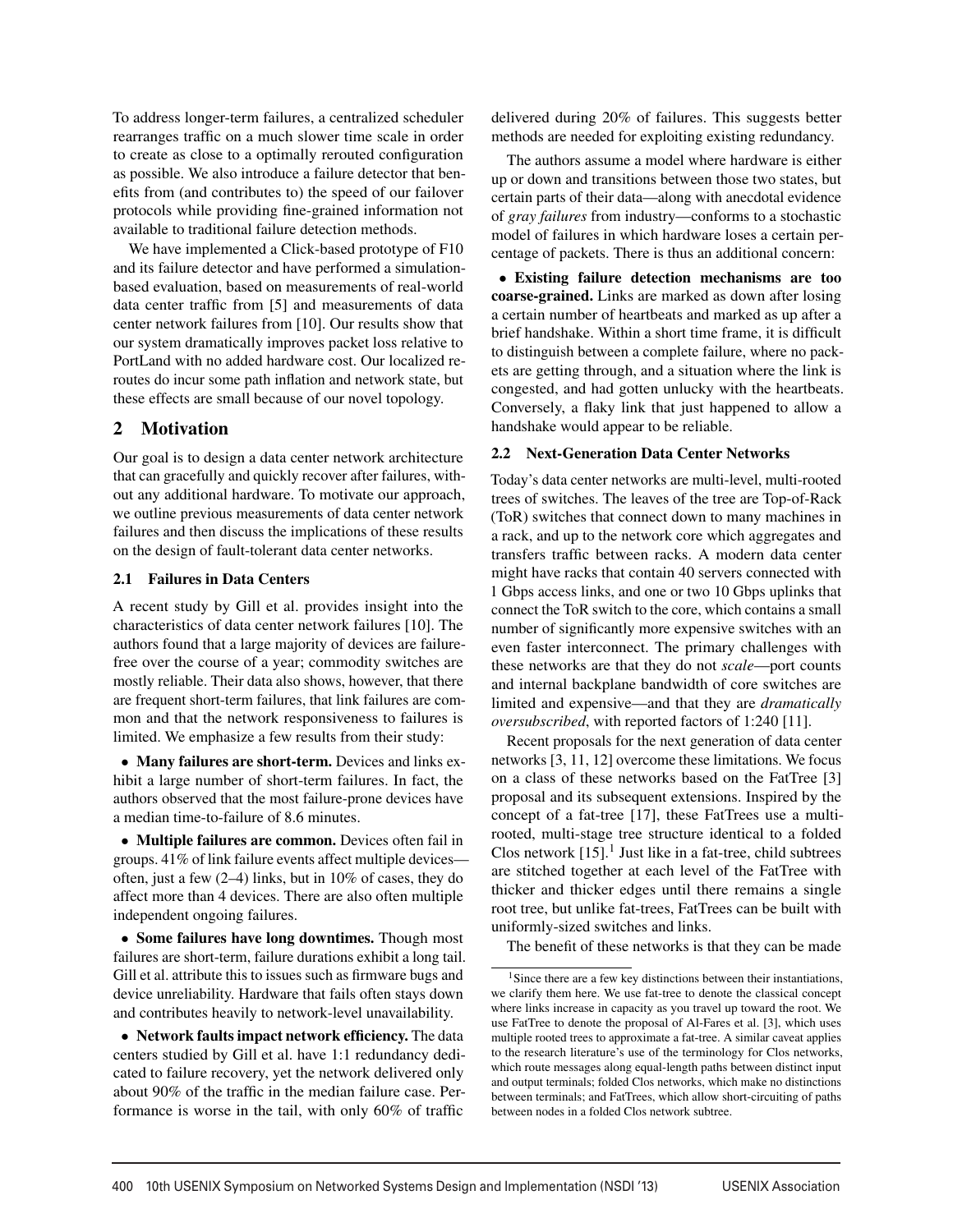of cheaper, commodity switches and provide much more path diversity within the network. PortLand takes advantage of this path diversity by using ECMP, which randomly places flows across physical paths. While ECMP lets us take advantage of the increased bandwidth provided by multiple paths, placing a flow on a single physical path means that failures will disrupt entire flows. An alternative is to upgrade the OS and let the end host use a protocol like MPTCP; however, it is not always the case that network operators have the ability to change end host OSes. In this paper, *we explore whether we can make network failures lightweight from the perspective of the end host* so that data center operators can run any end host system and not what is needed for the network.

To ease exposition, we will focus on a *nonoversubscribed* FatTree, in which half of the ports are used as downlinks to connect nodes within the same subtree, and half used as uplinks to access other parts of the tree. However, our system handles both *oversubscribed* (which allocate more ports to downlinks and can scale to more nodes or use few layers) and *overprovisioned* (which allocate more ports to uplinks for reliability and bisection bandwidth) variants, discussed further in Section 8. The root nodes, which do not have uplink edges, use all ports for downlinks. Figure 1a depicts a 3-level FatTree built from 4-port switches.

Our goal is near-instantaneous recovery from failures and load spikes with no added hardware. The original design of Clos networks was more concerned with nonblocking behavior than fault tolerance. Similarly, the papers introducing FatTrees and related proposals [3, 4, 20] discuss basic failover mechanisms, but are principally focused on achieving good bisection bandwidth with commodity switches [3], scalability, resilience to (but not rapid recovery from) faults [20], and centralized loadbalancing [4]. These proposals are inherently limited in their ability to recover quickly and thoroughly from faults.

Limited local rerouting: While modern data centers have a variety of failover mechanisms, few are truly local. Data centers that use a link-state protocol such as OSPF require updates sent across the entire network before convergence. PortLand uses a centralized topology manager. VL2 [11] suggested detouring around a fault on the upward path, but it does not reroute around failures on the downward path because (as we explain below) there is only one path from any given root to a leaf switch.

Failure information must propagate to many and distant nodes: This deficiency goes beyond the lack of a suitable protocol. Consider Figure  $1a<sup>2</sup>$  No parent or grandparent of the failed node has any downlink path to the affected subtree. This property follows from the fat-tree-

 $2$ For simplicity, we omit from several of our figures the doubled subtrees generated by folding the root uplinks into downlinks.

style construction that there is only ever one downlink path from the root of a subtree to any of its children. Among the nodes whose routes could reach a failed node, only those located *lower in the tree than the failure* have a route that avoids the failure. In other words, *no protocol that informs only nodes in the top portion of the tree will restore connectivity.* In the case of a failure on the downward portion of a path, any detour or pushback/broadcast protocol will be forced to travel from the parent of the failure all the way back to every node in the entire tree lower than the failure.

Irregular tree structure because of long-term faults: While data center operators aim to rapidly repair or replace failed equipment, as a practical matter, failures can persist for long periods of time. This can leave the system in a suboptimal state with poor load balancing. Multiple failures make this problem even worse. In our view, it is crucial that data center networks gracefully handle missing links and loss of symmetry. A negative example of this is the simple application of ECMP, which spreads load from a failed link to all remaining links at a local level, but does not evenly shift load to the remaining paths.

# 3 Design Overview

Taking the above concerns into account, we create an engineered network and routing protocol that can rapidly restore network connectivity and performance. Our system, F10, relies on the following ideas:

• Planned asymmetry: We propose a network topology that introduces a limited amount of asymmetry to achieve greater failure tolerance. The basic insight is that next-generation topologies provide many desirable properties, but there are variants that provide the same basic properties and are more resilient to failures.

• Cascaded failover mechanisms: Our system uses different mechanisms at different time scales to achieve short-term patching, medium-term fault avoidance, and longer-term load balancing.

• Co-design of everything: Each of the components of F10 (i.e., the topology, failover and load balancing protocols, and failure detector) are designed to enhance and support each other. As part of this approach, we unify the related problems of failure recovery and load balancing and use a similar set of mechanisms for both.

We elaborate on these design points below.

AB FatTree: We introduce a novel topology, the AB Fat-Tree. By skewing the symmetry of a traditional FatTree, the AB FatTree allows for efficient local rerouting. The benefits come at almost no cost. The network requires no extra hardware, does not lose bisection bandwidth, and has similar properties to standard FatTrees (e.g., unique paths from a root to leaf, non-blocking behavior, etc.).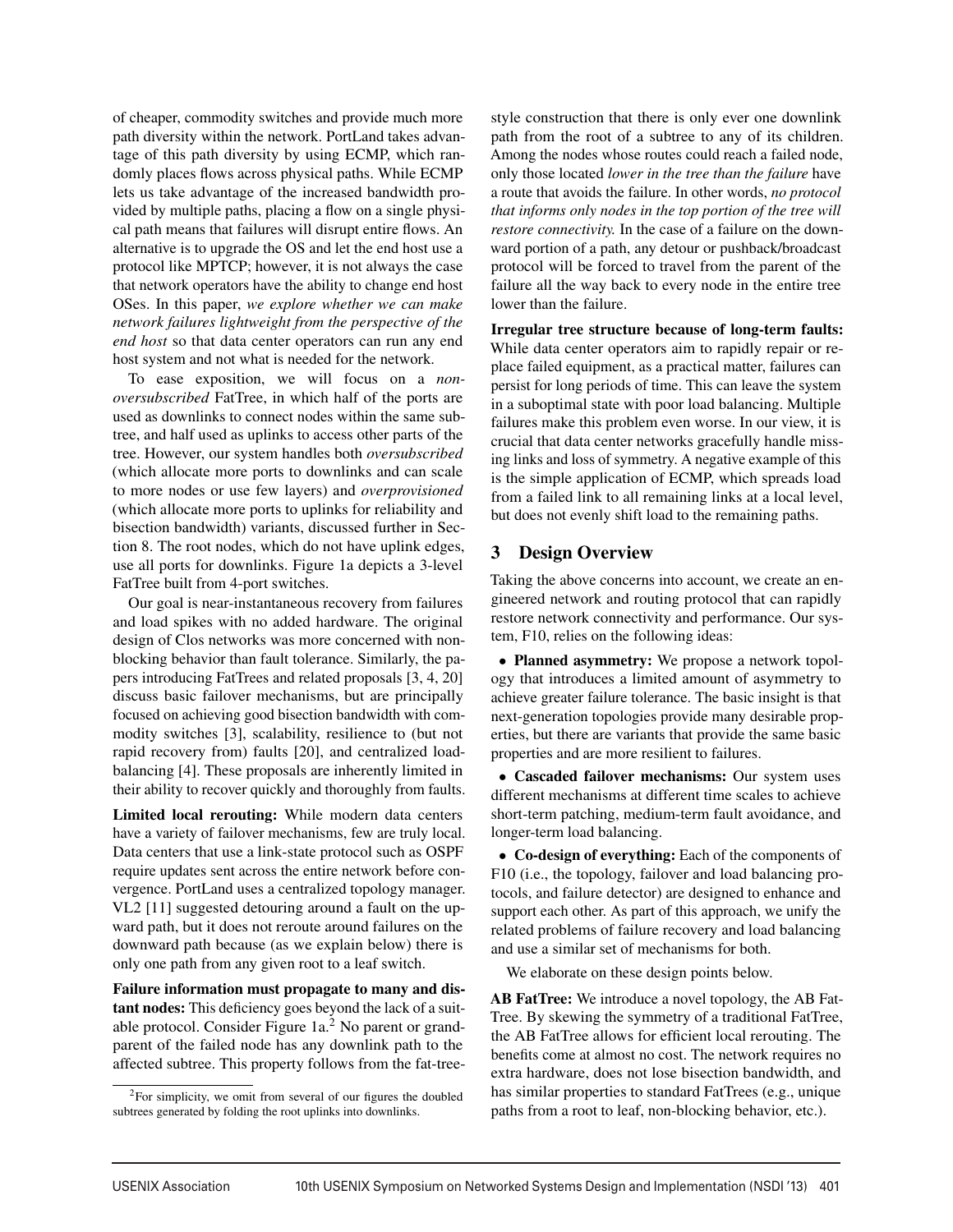

Figure 1: Path alternatives in (a) a standard FatTree and (b) an AB FatTree. The X indicates a failure, and the hashed rectangles represent switches that are affected by it when trying to send to its children. Bold borders indicate affected switches that have a path around the failure. In the AB FatTree, more switches are affected, but more have alternatives, and they are closer to the failure.

Local rerouting: To satisfy the need for fast failover, we use a local recovery mechanism that is able to reroute the very next packet after failure detection. Because we fix the topology, we can design a purely local mechanism that is initiated and torn down at the affected switch and does not cause any convergence issues or broader disruptions.

Pushback notification: The reroute uses extra hops then the global optimum. Our system adds a slightly slower pushback mechanism that removes the additional latency, reducing the impact on congestion of local recovery.

Global re-optimization: On a much slower time scale, a centralized scheduler rearranges traffic to optimally balance load, despite failures.

Failure Detector: The lightweight and local nature of our failover protocols means that we can be more aggressive in marking links and switches as down, improving network performance. Our failure detector also provides and uses finer-grained information about the exact loss characteristics of the connection.

To accomplish the above, we assume a few things about the hardware. On the most basic level, we assume that we can modify the control plane of switches to execute our protocols locally and that switches can do local neighbor failure detection. We also assume the presence of a fault-tolerant controller and ability to readdress destinations with a location-based address, as in PortLand. For flow scheduling, we assume switches support consistent flow-based assignment for each source-destination pair. Our system can also benefit from the ability of switches to randomly place flows based on configured weights calculated by the central controller; however, this weighted placement is not essential for correct operation.

# 4 The AB FatTree

As we saw in Section 2.2, the standard FatTree design by Al-Fares et al. [3] has a structural weakness that makes it difficult to locally reroute around network failures. We introduce a novel topology, the AB FatTree, that skews the symmetry of a traditional FatTree to address this issue.

| <b>Notation</b>          | <b>Definition or Value</b>                                                            |
|--------------------------|---------------------------------------------------------------------------------------|
| k                        | # of ports per switch, e.g., 24                                                       |
| $L+1$                    | # of levels in the network, e.g., 3                                                   |
| $\boldsymbol{p}$         | $k/2$ : # of up/downlinks per switch                                                  |
| N                        | $2p^{L+1}$ : # of end hosts in the data center                                        |
| h                        | $[\log_2(p)]$ : # of bits per level in a node location                                |
| prefix(a, i)             | $a \gg (ib)$ : relevant prefix of location a at level i                               |
| same_prefix $(a, a', i)$ | $(prefix(a, i) \equiv prefix(a', i))$ : whether a and a'<br>share a prefix at level i |

| Table 1: A key to the notation used in this paper. |  |
|----------------------------------------------------|--|
|----------------------------------------------------|--|

The key weakness in the standard FatTree is that all subtrees at level *i* are wired to the parents at level  $i + 1$  in an identical fashion. A parent attempting to detour around a failed child must use roundabout paths (with inflation of at least four hops) because all paths from its  $p - 1$ other children to the target subtree use the same failed node. The AB FatTree solves this problem by defining two types of subtrees (called *type A* and *type B*) that are wired to their parents in *two different ways*. With this simple change, a parent with a failed child in a type A subtree can detour to that subtree in two hops through the parents of a child in a type B subtree (and vice versa), because those parents *do not* rely on the failed node.

We now make the design concrete. Let *k* be the number of ports on each switch element, and *L* be the number of levels; as in the standard FatTree we use  $p = k/2$  ports each for uplink and downlink at each switch, and can connect a total of  $N = 2p^L$  end hosts in a rearrangeably non-blocking manner to the network. Table 1 contains a summary of the notation we use in this paper.

Figure 2 shows the labeled structure of an AB FatTree for  $k = 4$  and  $L = 3$ , explained in the next few paragraphs.

Connectivity. For levels numbered 0 through *L*, each level *i* < *L* contains  $2p^L$  switches arranged in  $2p^{L-i}$ groups of  $p^i$  switches.<sup>3</sup> Each group at level *i* represents a multi-rooted subtree of  $p^{i+1}$  end hosts with  $p^i$  root switches. The distinction between the standard version

<sup>&</sup>lt;sup>3</sup>The top level  $(i = L)$  has one group of  $p<sup>L</sup>$  switches, using all ports for downlinks.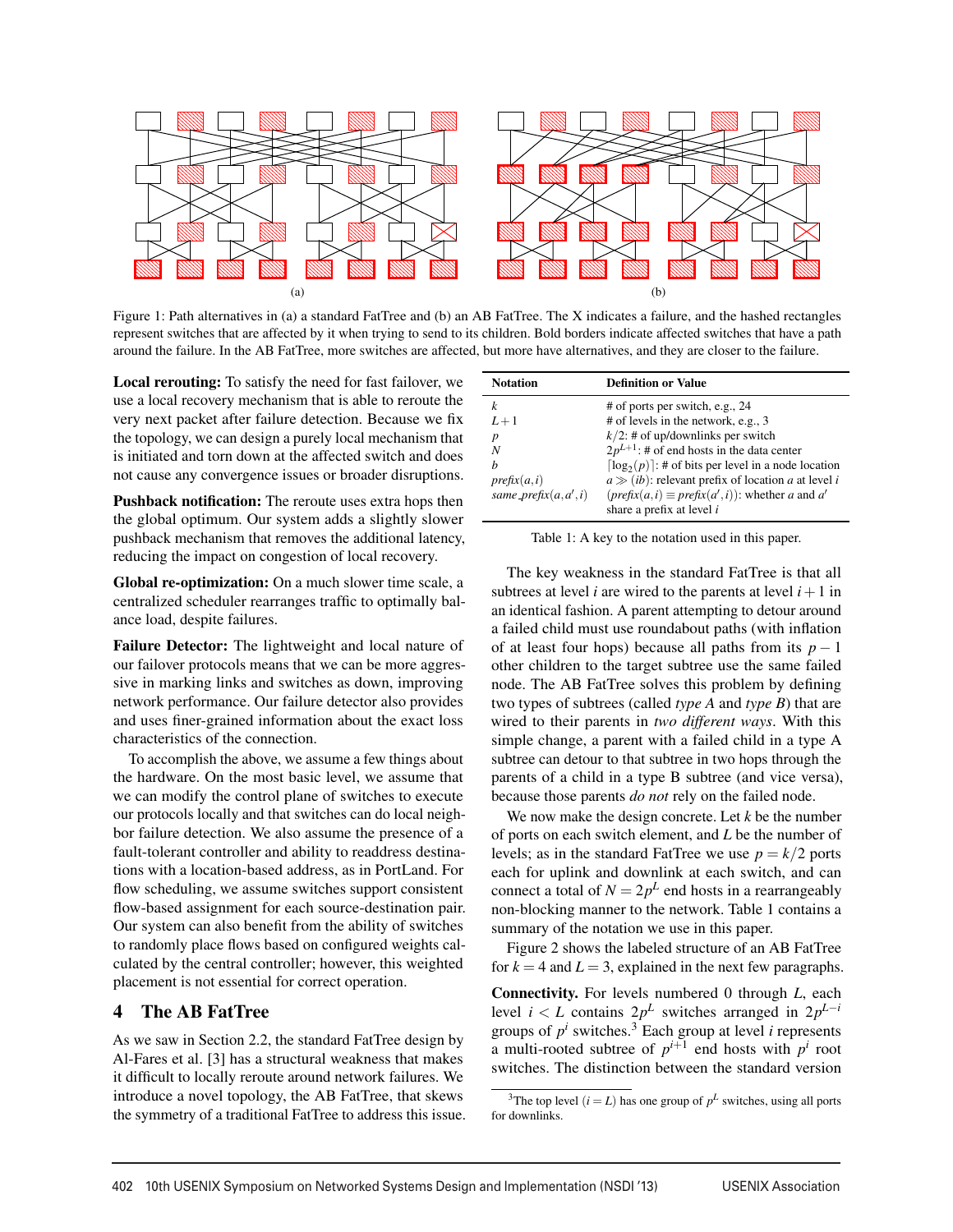

Figure 2: A labeled AB FatTree in which the subtrees with dotted blue lines are of type A and the subtrees with solid red lines are of type B. The numbers to the right of the tree are the *level*, the top number in each switch is the *location*, and the bottom number is the *index*.

and an AB FatTree is in the method of connecting these root switches to their parents.

Let  $j$  denote the index of a root node numbered  $0$ through  $p^{i} - 1$  in level *i*. In a **type A** subtree, root *j* will be connected to the *p consecutive parents* numbered *j p* through  $(j+1)p-1$ . A standard FatTree contains only type A subtrees, whereas in an AB FatTree only half the subtrees are of type A. The remainder are of type B, wherein children connect to parents with a *stride of*  $p<sup>i</sup>$ : root *j* is connected to parents *j*,  $j + p^i$ ,  $j + 2p^i$ , etc.

Addressing/Routing. A switch is uniquely identified by:

- *level i* The level of the subtree of which it is a root.
- *index j* The roots of a specific subtree are consecutively numbered as described above.

• *location* – The location of a node is an  $Lb + 1$ -bit number constructed such that all nodes in the same level *i* subtree share a prefix of  $(L-i)b+1$  bits that encodes the path from the root group to the subtree, where  $b = \lceil \log_2 p \rceil$ . The location has the format:  $(b+1)$  bits for level *L*).(*b* bits for level *L*−1)...(*b* bits for level *i*+1), concatenated with *ib* zero bits for levels *i* through 0.

In the absence of failures, routing occurs much like in PortLand [20]—each packet is routed upwards until it is able to travel back down, following longest-prefix matching. By construction, each subtree owns a single location address and the roots of a subtree can access one child in each of its subsubtrees. When a packet's destination lies within the subtree rooted in the current node, it will be routed downwards, otherwise it is forwarded upward.

Versus a standard FatTree. Revisiting Figure 1, we see that this rewiring allows nodes in subtrees of a different type to route around failures, in addition to nodes on a lower level that already had alternate paths. While the number of switches with affected paths increases, the total number of failed paths stays the same, and therefore the effects of the failure are distributed across more switches. As a consequence, more nodes have alternate paths, and there are alternatives closer to the failure.



Figure 3: Illustration of the base cases of local rerouting with a failure at *v*. In the upward direction, *w* avoids *v* by routing to any other parent. Downward, *u* must find detours that avoid the failure group (A,0). The bold green path shows Scheme 1 rerouting through a type B child *x*, and the dotted blue path shows Scheme 2 rerouting through a child *y* of same type A.

# 5 Handling Failures

Our failover protocol consists of three stages that operate on increasing timescales. (1) When a switch detects a failure in one of its links, it immediately begins using *local rerouting* to reroute the very next packet. (2) Since local rerouting inflates paths as well as increases local congestion, the switch initiates a *pushback protocol* that causes upstream switches to redirect traffic to resume using shortest paths. (3) Finally, to deal with long-term failures that create a structural imbalance in the network, a *centralized rerouting* protocol determines an efficient global rearrangement of flows. In addition, the key to fast failure recovery is rapid and accurate failure detection, which is discussed at the end of this section.

#### 5.1 Local Rerouting

Our first step after a failure is to quickly establish a new working route using only local information. We explain this using Figure 3, which shows a 3-level AB FatTree with  $k = 6$ . We label nodes *u*, *v*, and *w*, where *v* has failed.

Note that local rerouting for upward links in any multirooted tree is simple. A child (*w*) can route around a failed parent (*v*), by simply redirecting affected flows to any working parent. This restores connectivity without increasing the number of hops or requiring control traffic. In the unlikely event that all parents have failed, the child drops the packet; an alternative route will soon be configured by the pushback schemes discussed later unless the node is a leaf node. Most data center services are designed to tolerate rack-level failures. Alternatively, each leaf node can be wired into multiple ToR switches.

The rest of this section discusses rerouting of traffic for failed **downward links**. This case is significantly more complex, because when a child (*v*) fails, its parents (e.g., *u*) lose the only working path to that subtree (identified by  $prefix(v)$ ) that follows standard routing policy. Instead, we propose two local detouring schemes. The first mechanism results in shorter detours, but *p*/2 failures located at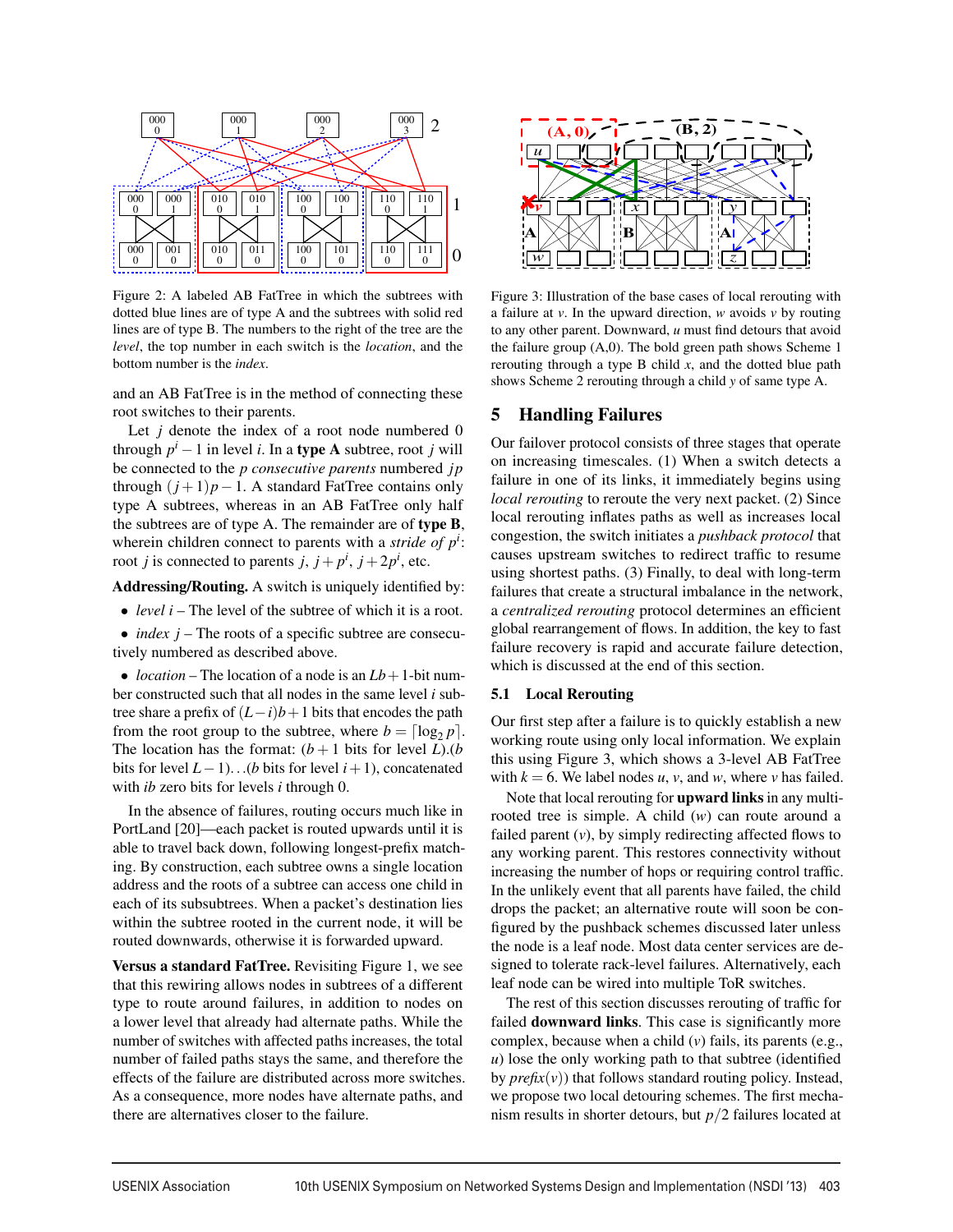specific locations can cause it to fail. The second mechanism succeeds in more cases, but will have longer paths.

Scheme 1: three-hop rerouting. In most cases, we can route around a single failed child in an AB FatTree with two additional hops (three hops in total, but one replacing the link that would have been traversed anyway), without any pre-computation or coordination.

Suppose, without loss of generality, that the failed child (*v*) is located in a type A subtree. By construction, the parent (*u*) has connections to  $p/2-1$  children in type A subtrees, and  $p/2$  children in type B subtrees. Each of these children has *p*−1 other parents (*u*'s siblings), which all have a link into the affected subtree. By detouring through one of its siblings, *u* can establish a path.

Not any sibling will work. With only local information, *u* must assume that the entire switch *v* has failed, rather than just the link  $\langle u, v \rangle$ . If so, none of the other parents of *v* have a route to the affected subtree. We call this set of *v*'s parents a *failure group* and identify it by a tuple  $(t, j)$ consisting of *v*'s *subtree type t* and its *index j*, since each parent is connected to the *j*th node in all type *t* subtrees. In this example, we would denote the failure group of  $\nu$ as  $(A,0)$ . Figure 3 shows  $(A,0)$  and  $(B,2)$  failure groups.

All of *u*'s children in type A subtrees only have parents in the  $(A,0)$  failure group, and thus cannot reach the target prefix. Thus, in Scheme 1, *u* will simply pick a random child, say *x*, in a type B subtree. By construction, *x* has parents in all type A failure groups, and thus *any parent of x except u does not route through v*. One of the alternate paths from *u* to *v*'s subtree is shown by the bold, green line in Figure 3. This does not exist in a standard FatTree.

Multiple failures can be handled in most cases. When failures are located on different levels of the tree, Scheme 1 will always find a path. Multiple failures on the same level can sometimes block Scheme 1. For the first hop, *u* has  $p/2$  links into type B subtrees; if none of these links work  $\left(\frac{p}{2} + 1\right)$  targeted failures) then *u* must use Scheme 2. At the second hop, if *x* has no other working parents ( $p$  targeted failures and a  $p/2$  random choice) then the scheme fails and packets will be dropped for the brief period until the pushback mechanism (described in Section 5.2) removes *u* from all such paths. At the third hop, if the link from  $u'$  into the affected subtree has also failed (2 targeted failures and (*p*/2)(*p*−1) random choice), *u'* will invoke local rerouting recursively.

Scheme 2 – five-hop rerouting. We saw that in some cases of at least  $p/2+1$  failures, Scheme 1 will fail because *u* will have no working links to type B subtrees. This situation trivially arises in the case of any single failure in a standard FatTree, so our work can also be seen as showing how to do local rerouting in a standard FatTree. Scheme 2 uses *u*'s type A children, but it must go two levels down to find a working route to *v*, for a total of

four additional hops in the detour path. One such path is illustrated in Figure 3 using the bold, dashed blue line. In Scheme 2, *u* picks any type A child  $y \neq v$  in a different type *A* subtree, *y* picks any of its children, and that child proceeds to use normal routing to *v*'s prefix after ensuring it routes through a parent (*y*'s sibling) not in a currentlyknown failure group. This results in a five-hop path from *u* to the target prefix. Scheme 2 can fail in the presence of sufficiently many (at least  $p$ ) targeted failures and unlucky random choices. These unlikely cases will be resolved by our pushback schemes, described next. *With fewer than p failures, local rerouting will always succeed.*

#### 5.2 Pushback Flow Redirection

The purpose of local rerouting is to find a quick way to reestablish routing immediately after detecting a failure. The detour paths it sets up are necessarily inflated, and the schemes we use can sometimes fail although a working path exists. We introduce pushback redirection to reestablish direct routes and handle cases where local rerouting fails, but where connectivity is still possible. Pushback solves both of these issues by sending a failure notification back along each affected path to the closest switch that has a direct route that does not include the failure. The AB FatTree enables notifications to occur closer to the failure than in a regular FatTree. Reducing notifications speeds recovery and minimizes network state.

Consider Figure 4, which shows an AB FatTree built with 6-port switches. This figure shows pushback propagation in the network when the link  $\langle u, v \rangle$  has failed. A total of 14 pushback messages are sent (indicated by the bold red lines), and state has to be installed at the 8 switches marked with red circles. Note that in our pushback scheme all messages indicate link failures, not node failures. If the entire node *v* had failed, *u*'s two siblings would also send pushback messages along the red dashed lines, for a total of 32 additional messages and an additional 12 switches installing state. The main difference between AB FatTrees and standard FatTrees is that AB FatTrees can install state higher in the tree, and as a result, pushback messages travel less far, meaning that the network will find direct paths more quickly with less effort.

When to push back. There are three key scenarios in which a switch *u* will push notifications to its neighbors (we outline other uses for pushback in handling data center congestion in Section 6):

• *u* cannot route to some prefix in its subtree, either because of the failure of an immediate child *v* or upon receiving a notification from *v* of a failure further downstream. Then *u* will multicast that it can no longer route to the affected prefix to all of its neighbors excluding *v*.

• When all uplinks from *u* have failed, *u* will inform its children that they should use other routes.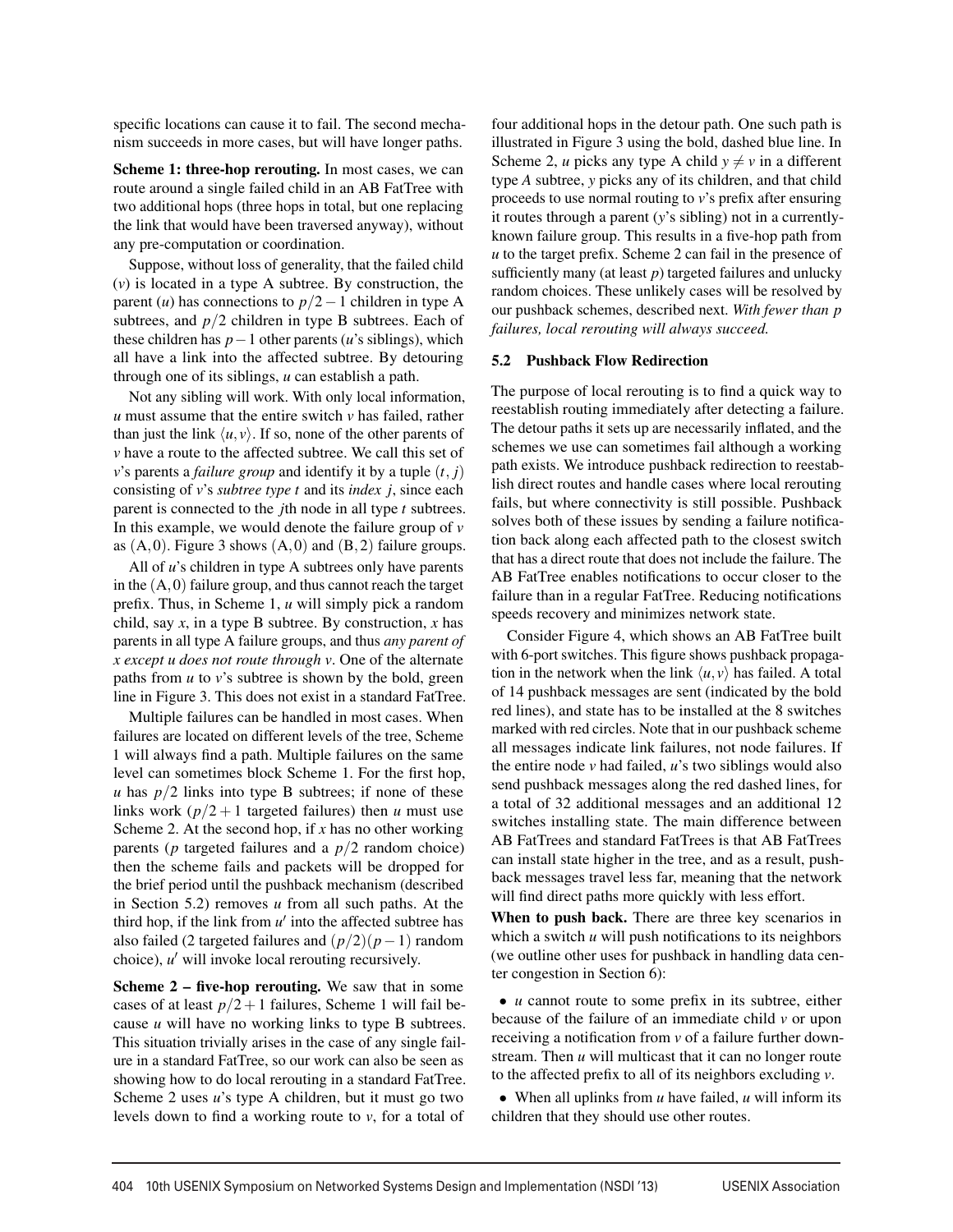

Figure 4: Illustration of pushback when the link from *u* to *v* fails (marked by the red 'X'). Solid red lines are the paths along which the notification travels, and the switches with red circles are the set of nodes that need to be notified of the failure. In the case of the entire switch *v* failing, the dashed red lines show the paths along which associated notifications travel and state would be installed at all the endpoints they touch.

• There may exist some external prefixes for which *u* is unable to route traffic if all uplinks are failed or affected by failures and the affected prefixes happen to overlap. *u* will inform its children so they can reroute.

Implementation sketch. We do not have the space in this paper to fully lay out the implementation details for our pushback protocol. Instead, we present here the messages, data structures, and basic mechanisms used by F10.

To handle the three pushback scenarios, laid out above, we define two types of pushback messages. PBOnly messages indicate that the sender cannot route to the specific prefix indicated in the message. PBExcept messages mean that the sender cannot reach any prefix except its own subtree (or the subtree indicated in the message). Together, PBOnly and PBExcept can represent any set of routable prefixes. PBOnly messages are used in scenario 1 described above, PBExcept messages match scenario 2, and a combination of both is used in scenario 3.

Suppose a node *n* receives a PBOnly message telling it that the edge  $\langle u, v \rangle$  has failed. How does it know whether it can route around the failure—in which case it installs pushback state locally and does not forward the message or whether it needs to forward the notification on to its neighbors? The intuition behind this is that if a node *n* can connect to a root node that node *u* cannot (in the absence of failures), then *n* has paths using this root that can reach *v*'s subtree without going through the failed edge. Thus when the edge  $\langle u, v \rangle$  fails, *n* has an alternative path to *v*'s prefix if and only if it is connected to such a root.

One simple way that  $n$  is guaranteed to be wired to a root that *u* is not: when *n* is located at a lower level than *u*, then at most one of its parents routes through *u*, and an alternative path exists. In AB FatTrees, pushback state can be sometimes be stored higher in the tree.

To implement a method by which *n* at a level above *u* can know that it has an alternative root, we use a *subtree*

*type stack* that represents the types of the trees on the path from a given switch to the roots of AB FatTree. When a switch that receives a pushback notification has the same type stack as the originator (or partial type stack, if the recipient is higher in the tree), then the switch has no alternative route and must forward the message on to its neighbors. In Figure 4,  $u$  and  $w$  both have stacks  $\{A\}$ , while *x* has a type stack  ${B}$ . Since *u* and *w* have the same type stack, when *v* fails neither *u* nor *w* can route around it. *x* can reroute as long as it uses a parent it does not share with *u* and *w*. *Formally, a node in a subtree has a path around a single failed edge precisely if* (*i*) *it is at a lower level than the failure, or* (*ii*) *its subtree type stack is different than the top of the type stack of the failure.*

The above procedure describes how a switch *u* would handle receiving a notification of a single edge failure. More generally, its currently-installed pushback state tells *u* what prefixes its uplink is unable to serve. Any new failure (either via a failed link, or notification of a failure from an uplink) can potentially imply a prefix to which *u* can no longer route. If that is the case, *u* propagates a notification to all its downlinks.

### 5.3 Epoch-based Rerouting

After pushback terminates, all traffic will be routed along shortest paths (provided a route exists), but load may be unbalanced. Traffic that would have traversed failed links are shunted onto the remaining links. The third step is then to repair load balancing by reassigning flows. This is a global process that is somewhat more involved than the previous two schemes, so while failures are immediately reported to a centralized controller, the rebalancing of load occurs periodically at discrete epochs.

We describe a centralized load balancing server in Section 6.2; the same mechanism is used to rebalance flows after failures. The mechanism for reporting traffic characteristics and scheduling will be discussed subsequently.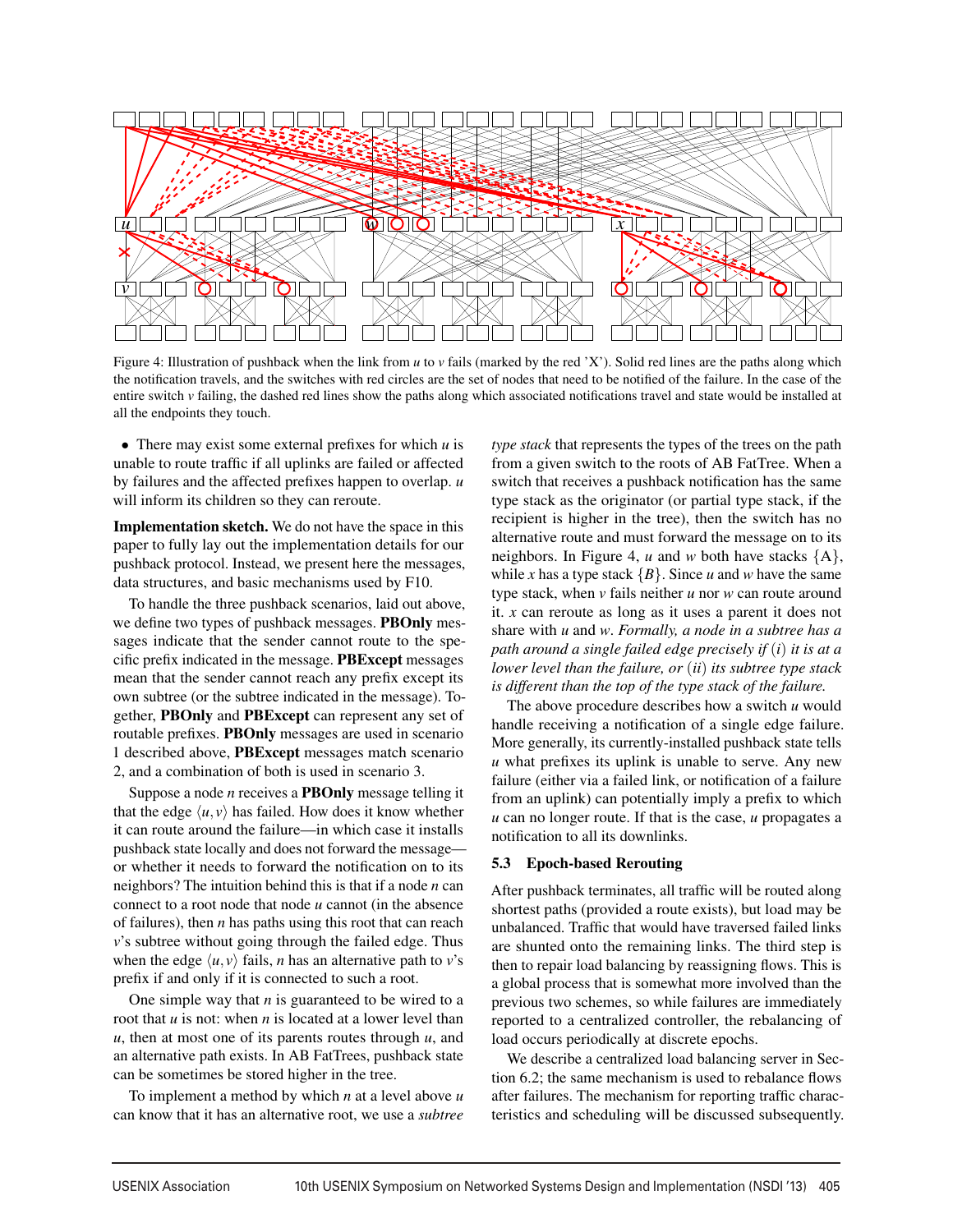Failures are communicated to the centralized controller and taken into account in scheduling. Only shortest paths are considered by the controller—local detours are intended to be a temporary patch. Since all paths have the same length, the controller assigns flows to minimize the maximum traffic across any link. If there is no direct path available, the flow will continue to take a locally rerouted path if possible. Additionally, if a packet from a scheduled flow encounters a failed link or node before the centralized controller is informed or reflects the change, it is treated as non-scheduled from that point onwards. If it remains stable, it will be rescheduled in the next epoch.

When a node recovers, the switch or link must prove that it is stable by remaining up for an extended period of time before the centralized scheduler will assign it traffic. This minimizes lost packets due to repeated failures of flaky devices. By putting recovery of hardware on a somewhat slower time scale, we aggregate frequent and correlated failures into a single event and only incur the compulsory losses once. When the controller does decide to reinstall the device, all neighbors are informed, and they are responsible for tearing down local reroutes and pushback blocks. Only when the neighboring switches acknowledge reinstallation is complete does the central controller use the new device for scheduled flows.

### 5.4 Failure Detection

Most current detection methods intentionally ensure that devices do not react to failures too quickly [25]. In IP routers, OSPF and IS-IS, by default, implement 330 millisecond heartbeats with 1 second dead intervals. Similarly, layer 2 Ethernet switches will report failures only after a waiting period on the order of multiple milliseconds. (This is called debouncing the interface.) Most of these failure detection methods only declare a failure after multiple, relatively slow heartbeats because the networks they traditionally handle are not necessarily physically connected and/or operate on shared media. In these settings, congestion can cause false positives, and routing algorithms are prone to instabilities during rapid changes.

To achieve near-instantaneous rerouting, we need to be able to rapidly and accurately detect failures. In the case of fail-stop behavior, we need a faster failure detector that does not depend on multiple losses of relatively infrequent heartbeats as *mean time to recovery* is bounded by the time to detection, plus the time to compute and install any changes into the routing table. In the case of stochastic failures, we need a more accurate failure detector that does not rely on the loss of a few designated packets.

F10 is able to achieve fast neighbor-to-neighbor failure detection because switches are directly connected and routing loops are impossible by construction. Our failure detection mechanism requires that switches continually send packets, even when idle. These packets test

the interface, data link, and to an extent, the forwarding engine. F10's failure detector takes advantage of the fact that packets should be continually arriving, and allows the network administrator to define two sets of values one for bit transitions to detect physical layer issues and one for valid packets and forwarding logic to detect linkand network-layer problems (higher-level failures require higher-level, potentially end-to-end solutions):

• *t*, the time period over which to aggregate

• *c*, the required number of bit transitions/valid packets per *t* for a working link to not be declared as down

• *d*, the number of bit transitions/valid packets per *t* before a failed link is brought back up

These values allow for the customization of the threshold for stochastic losses, as well as the amount of time necessary before the link can be declared as down. There are several factors that a operator can take into account when choosing appropriate values for these variables:

- Probability distributions of failure and recovery times
- Desired false positive rate
- Application requirements for reactivity to failures

While there is a fundamental trade-off between stability and reactivity (more aggressive *c*/*t* ratios necessitate a higher aggregation period), *t* is ideally set to allow for recovery before a transport-layer timeout. Note that these values will not result in persistent flapping because we use exponential backoff to handle fluctuations.

Our system eliminates the usual concerns with fast failure detection. Firstly, our failover protocols only deal with one link at a time, meaning that a spurious failure will not affect any other link, cascade failures, or create feedback loops. The only negative consequence of a spurious failure is that the increased load from reroutes will cause congestion. However, local rerouting is intended to be short-term. Further, global load balancing is done based on the measured end-to-end traffic matrix, ignoring the temporary detour routes.

Secondly, local rerouting is initiated and can be removed at the affected node. Instead of having an extended period during which the network propagates status updates until the system converges, our rerouting protocol completes in the time it takes for a switch to update its routing table. The choice of whether to send along the link in question or to deflect to a new path is made at the detecting switch, thus limiting the issue of convergence of local rerouting to a single switch and guaranteeing that the protocol converges before the next failure.

Note that continuous probing assumes certain properties of the link layer—particularly that it is full-duplex. The type of Ethernet used in data centers are mostly full-duplex between switches, and in fact, Cisco gigabit Ethernet switches and Ethernet standards starting from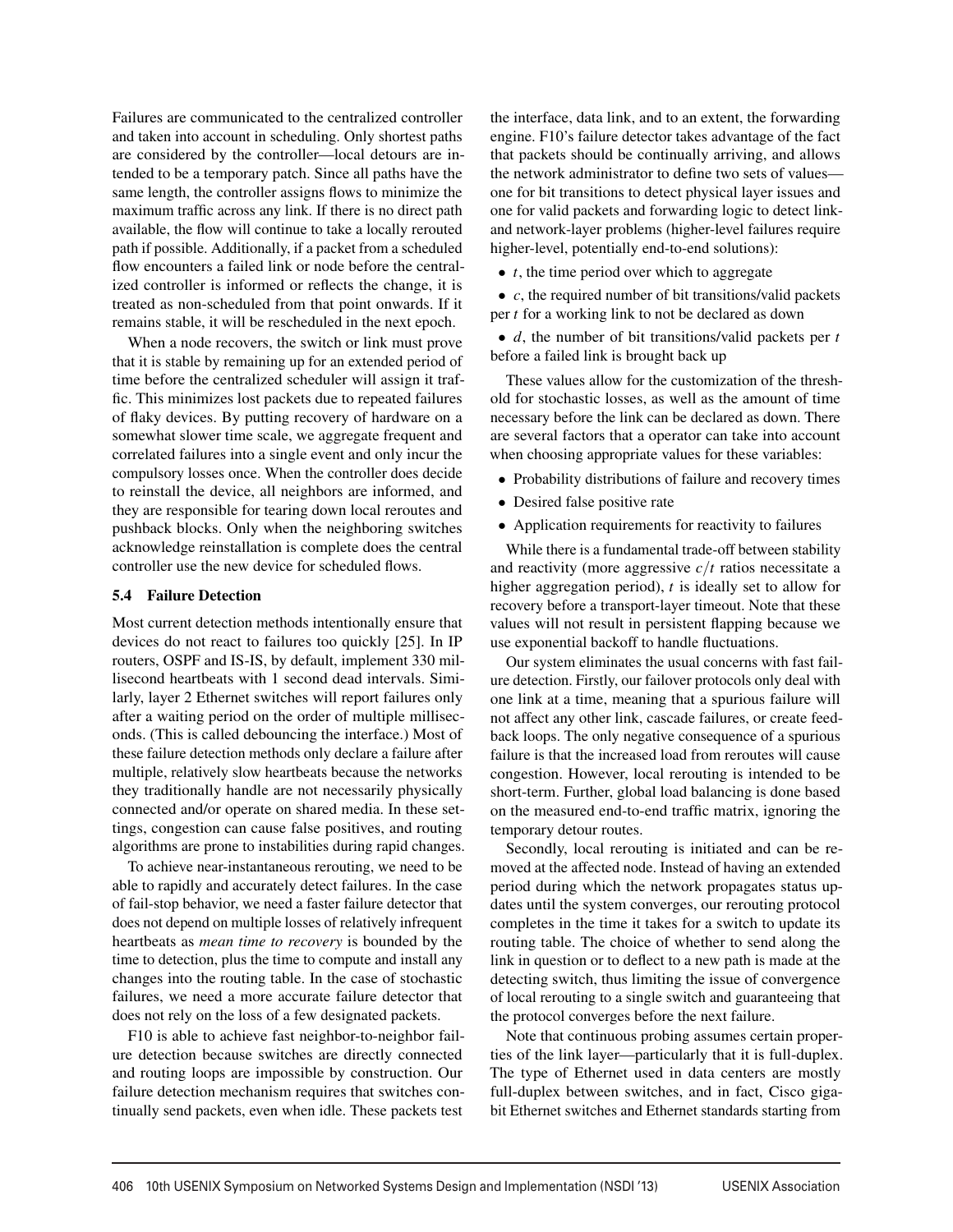

Figure 5: Example where the bold, red link between *u* and *v* becomes congested. If the congestion is in the downward direction, at least *x* and *y* need to be notified of the congestion to alleviate it. The colored, dashed lines indicate the four paths toward which traffic will be shifted as a result of said notification.

10GbE do not even support half-duplex or CSMA/CD. Furthermore, we argue that this functionality is practical since modern Ethernet standards already call for continual broadcasting of null symbols during idle periods.

# 6 Load Balancing

A closely related problem to failure recovery is that of load balancing. Not only do failures increase load on the rest of the system, they also have very similar characteristics. Traffic in data centers, like failures, follows a long-tailed distribution [5]. The majority of flows are small and short-lived, but their longer-lived counterparts can cause long-term congestion if not handled correctly.

Even in the case of a single loaded link, the two problems share much in common. Consider Figure 5, where a single link connecting *u* and *v* is overloaded. *v* can detect and instantly react if the load is in the  $(v, u)$  direction, but if it is in the reverse direction, the closest nodes that can respond to the issue are *x* and *y*. In the end, however, *all* links in the network could potentially need to change in order to restore global load balancing. We take the same 'cascading' approach to load as we do with failures and introduce three mechanisms that mirror those above:

• A flow-placement mechanism that allows each switch to locally place flows based on expected load.

• A version of our pushback mechanism that is able to gracefully handle momentary spikes in traffic. For details, we refer the interested reader to our tech report [19].

• The same epoch-based centralized scheduler that is also used for failure recovery.

Because TCP dynamics make packet reordering undesirable, we place traffic on a per-flow basis. At a high level, the centralized scheduler preallocates a portion of each link for long-term, stable flows. The remainder is used for new and unstable flows—these are randomly scheduled in the remaining capacity, but with pushback to deal with short term congestion.

# 6.1 Weighted Random Load Balancing

Traffic that is too short-lived to benefit from our centralized scheduling algorithm needs to be handled locally and immediately. For these types of flows, switches on the upward path use random placement of short-term traffic across all of the available shortest paths. Each flow is directed along upward edges randomly, and in the case that the centralized scheduler makes paths unequal in terms of scheduled load, we use weighted ECMP that is based on the residual capacity left after scheduling.

Note that new links have an initial residual capacity of zero, and thus, new flows do not use the link so that the centralized controller is able to ensure consistent weighting. If all links have zero remaining capacity, a new flow is placed across some non-failed link with equal probability.

In the example in Figure 5, random load balancing attempts to avoid congesting the link in the first place by distributing across all available links. After the congestion occurs, *v* will place less weight on the congested link, and even *x* and *y* will need to adjust their weights after pushback load balancing completes.

When there are no failures and stable flows, just placing flows randomly across all paths can achieve optimality. However, spontaneous congestion and failures necessitate other mechanisms in addition to random load balancing mechanisms like pushback and centralized scheduling.

### 6.2 Centralized scheduling

Longer-term, predictable flows can and should be scheduled centrally to ensure good placement to avoid persistent congestion. For these longer flows, we use a similar approach to MicroTE [6], which advocates centralized scheduling of ToR-to-ToR pairs that remain predictable for a sufficient timespan. The authors found from measurement data that data center traffic is predictable. They propose a system in which a server in each rack saves traffic statistics and periodically sends to a centralized controller a list of "predictable" flows that have instantaneous values within some delta of their average value.

In F10, these flows are scheduled with a greedy algorithm that sorts the flows from largest to smallest and places them in order on the paths with the least cost, where the cost of a path is defined as  $\sum \frac{1}{R(e)}$  over the edges *e* in the path *P*, where  $R(e)$  is the remaining capacity of edge *e*. The controller informs ToRs about scheduled flows, and residual capacities are sent to each switch to use for weighted ECMP. If a scheduled flow runs into a failure, it becomes unscheduled at the point of failure, and gets placed using weighted ECMP.

In general, optimal rearrangement is an NP-complete problem for single-source unsplittable flows. We choose the greedy algorithm for scalability reasons, but the exact choice of algorithm is orthogonal to our work. Multipath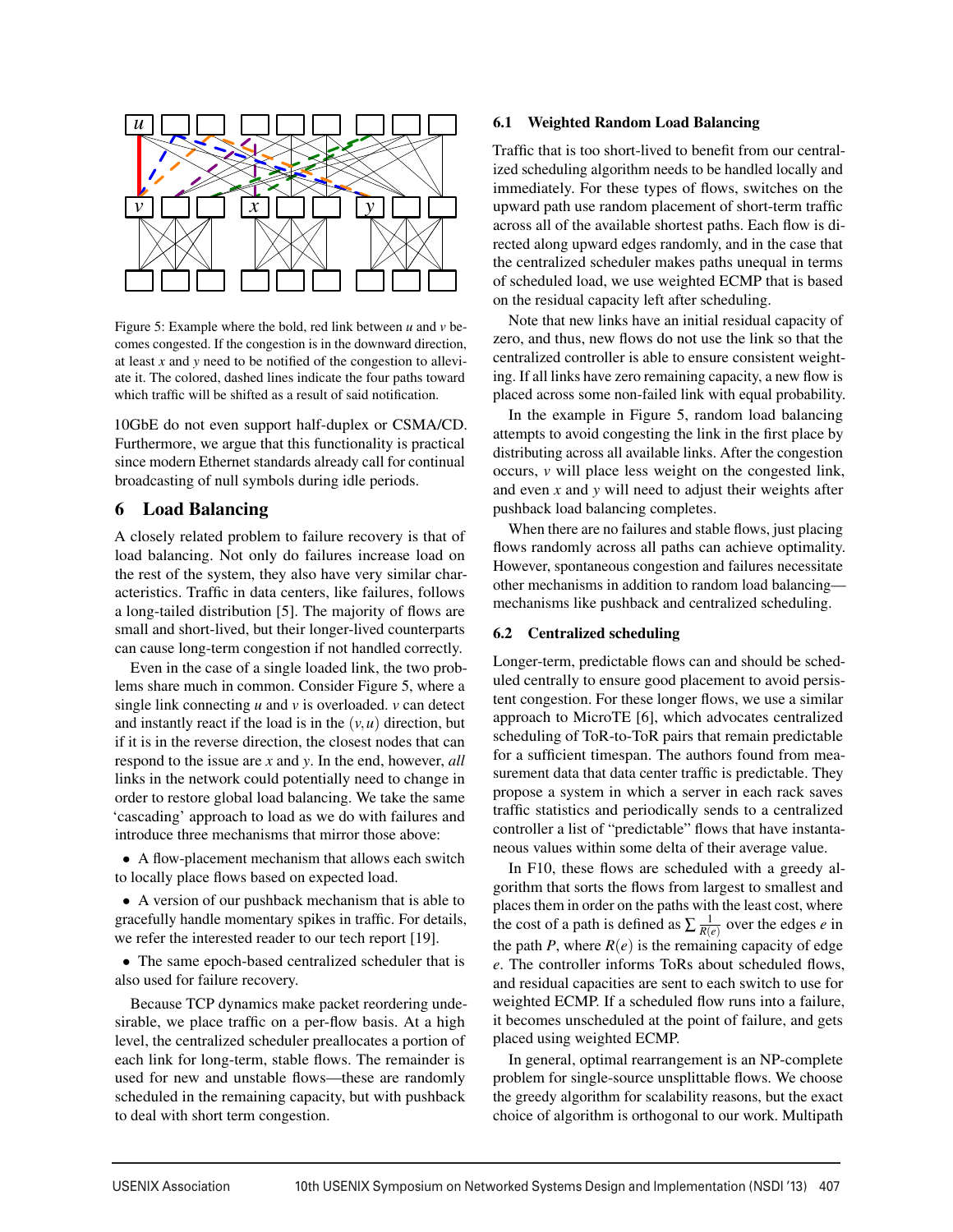

Figure 6: TCP congestion window trace with and without failure. In the case of the failure, a link went down at 15sec and F10 recovered before a timeout occurred.

flows are more flexible from a load balancing perspective, but require end host changes to the TCP stack.

### 7 Prototype and Evaluation

#### 7.1 Prototype

We built a Click-based implementation of F10 and tested it on a small deployment in Emulab [24]. The prototype runs either in user-mode or as a kernel module. The implementation is a proof of concept and correctly performs all of the routing and rerouting functionality of F10. It is able to accept traffic from unmodified servers and route them to their correct destinations.

Failure Characteristics. We instrumented a Linux kernel to gather detailed TCP information, including accurate information about congestion window size; we used this instrumented kernel to test the effect of a failure on a TCP stream. Tests were performed in Emulab, but since bandwidth limitations in both the links and the Click implementation are lower than in a real data center, we lowered the packet size so that the transmission time and the number of packets in flight are comparable to a real deployment with 1 gigabit links. We used this testbed to compare the evolution of a congestion window with and without failure during a 25 second interval in Figure 6. F10 is able to recover from the failure before a timeout occurs and the performance hit is minimal.

Failure Detector. We have also implemented an approximation of F10's failure detector using Click in polling mode. The detector would ideally be built in hardware, but preliminary results indicate that we can approximate the ideal detector with a Click-based implementation. Unfortunately, with Click, it is not possible to track bit transitions on the wire, and there is some amount of jitter between successive schedulings of the network device poller. Even so, our Pentium III testbed machine was able to accurately detect failures after as little as  $30\mu$ s—much less than a single RTT in a data center. With this property, we were able to fail based on the rate of valid packets.

At each output port, we placed a strict priority scheduler that pulls from the output queue if possible, or else generates a test packet. The dummy packets are intercepted and dropped by the downstream failure detector



Figure 7: Comparison of throughput of the testbed and the simulator through ten failures and the same topology/offered load.

before being passed to the rest of the system. The detector asserts a failure and notifies the rest of the system when the arrival rate of either good or nonce packets drops below the specified threshold.

#### 7.2 Evaluation Environment

Simulator. We created an event-driven simulator to test the efficacy of F10 with medium- to large-scale data centers—resources limited the feasibility of such experiments in our testbed setting. The simulation includes the entire routing and load balancing protocol along with the fast failure detection algorithm.

Our multicore, packet-level, event-driven simulator comprises 4181 lines of Java. It implements both lowlevel device behaviors and protocols. The Layer 2 Ethernet switches use standard drop-tail queues and have unbounded routing state; our evaluation shows that even with many failures in the network, only a modest amount of state needs to be installed. The simulator models 100 ns latency across each link to cover switch and interface processing as well as network propagation latencies. When there is no traffic, each switch generates nonce messages to its neighbors. The link is marked as failed if three consecutive packets are not received correctly.

Our experiments are performed assuming 24-port 10GbE switches in a configuration that has 1,728 end hosts, resulting in a standard or AB FatTree with three layers. Except in Section 7.6, we use UDP traffic in our experiments so that we can more precisely measure the impact of the failure on load. This enables us to understand how well the evaluated mechanisms improve *network capacity*. TCP will generally back off quickly, resulting in lower delivered throughput than shown here.

We have compared the measurements generated by both the testbed and simulator, for an identical topology and offered load. Figure 7 is a CDF of throughput for a single source-destination pair that experienced a sequence of ten failures, which each went through all of the stages of failover in F10. We found that, in all cases tested, the simulator and testbed results matched each other closely.

Workload model. We derive our workload from measurements of Microsoft data centers given by Benson et al. [5]. We generate log-normal distributions for (1)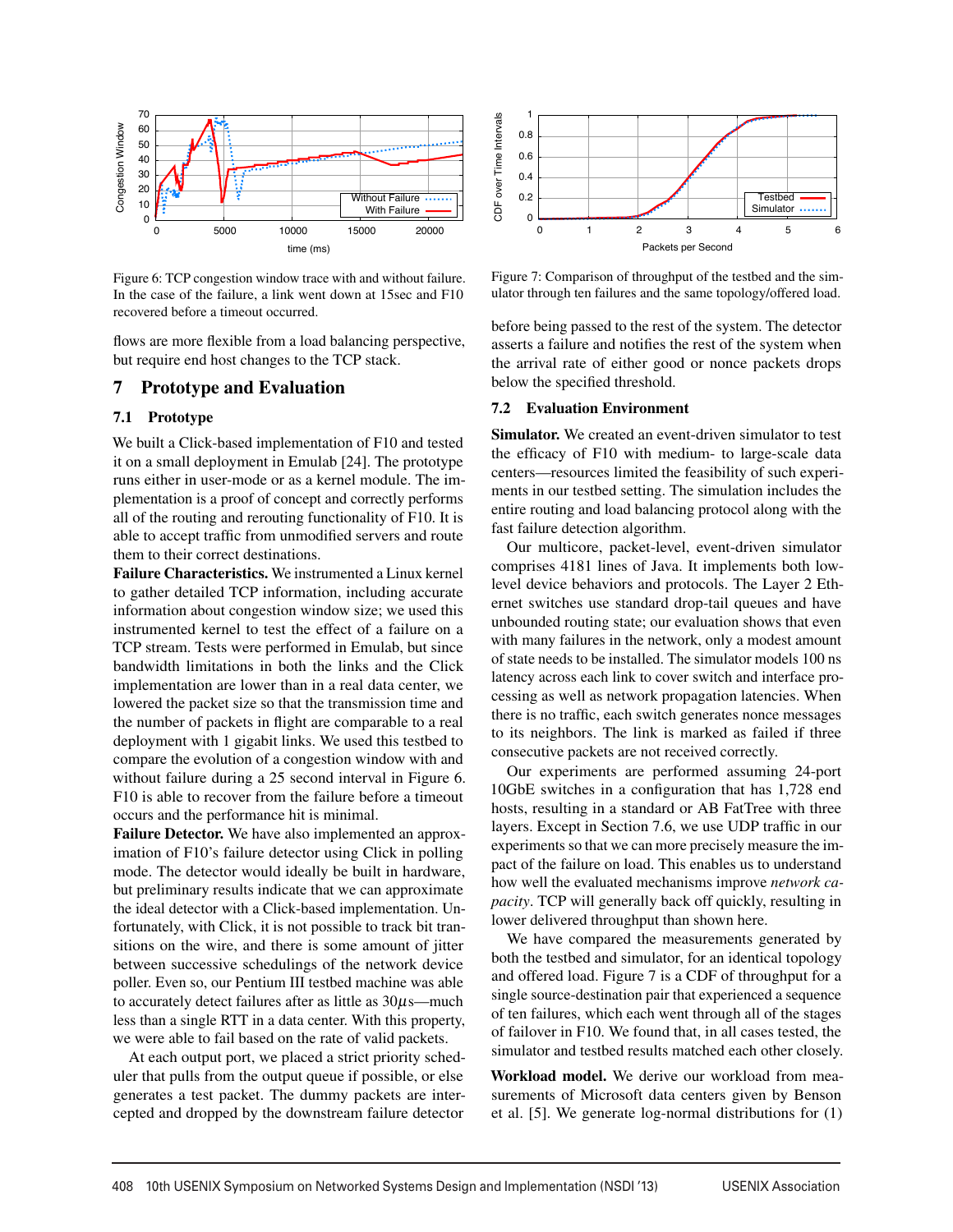

Figure 8: Aggregate losses due to lack of connectivity and congestion in the case a single failure.

packet interarrival times, (2) flow ON-periods, and (3) flow OFF-periods, parameterized to match the experimental data from the paper. In certain experiments (labeled explicitly below), we scale the packet interarrival times to adjust the load on the network.

Failure model. Failures are based on the study by Gill et al. [10] that investigated failures in modern data centers. We generated log-normal distributions for (1) the time between failures and (2) the time to repair for both switches and individual links based on their experimental data.

Note that we do not consider leaf (ToR) switch failures, as these are well handled by cloud software. Fault tolerance of rack failures is orthogonal to our work on the robust interconnection between them.

#### 7.3 Recovering from a Single Failure

Figure 8 shows a breakdown of the losses over time after a single switch failure in F10 running a uniform all-pairs workload at 50% (UDP) load. The *y*-axis in this graph shows the loss rate normalized to the expected number of packets traversing each switch.

When the failure occurs at 10ms, there is a burst of packet drops due to failure. At around 11ms, the neighbors of the failed switch detect the failure, and local rerouting installs new working routes and eliminates failure drops. Local rerouting reduces the capacity of the network, triggering congestion. When the pushback scheme is initiated later, it quickly and effectively optimizes paths, spreading the extra load and eliminating the congestion loss.

### 7.4 Comparison with PortLand

F10 recovered from the single failure evaluated in the prior section within 1 ms of the failure; this is more than two orders of magnitude faster than possible with Port-Land [20], the state of the art research proposal for fault tolerance in data center networks, which reports minimum failure response times of 65 ms. In addition, F10 was able to recover load balancing in 35 ms, while PortLand does not handle congestion losses at all. In this section, we compare F10 against PortLand using the realistic, synthetic traffic and failure models described in Section 7.2.

Figure 9 shows the congestion rate in each system. We generated workload and failure events from a random



Figure 9: CDF of the congestion losses of both PortLand and F10 under realistic traffic and failure conditions.

seed and fed the same trace into PortLand, which uses a standard FatTree, and F10 with an AB FatTree and all our techniques. We aggregated loss statistics over a  $500\mu s$ time interval, and report the distribution of congestion loss over these intervals. The figure aggregates data points for multiple runs that start from different initial conditions.

Overall, F10 has much less congestion than PortLand. F10 sees negligible loss for 3/4 of time periods, whereas PortLand nearly always has congestion. In total, Portland has  $7.6\times$  the congestion loss of F10 for UDP traffic.

# 7.5 Local Rerouting and AB FatTrees

Note that both standard and AB FatTrees can perform local rerouting, but the former is unable to exploit the shorter detours of F10. Here, we evaluate the impact of the novel structure of AB FatTrees during local reroutes. We measured the path inflation of local reroutes using varying numbers of switch failures (up to 15 concurrent failures, implying up to 360 failed links) in standard vs AB FatTrees (see Figure 10). We found that *local reroutes in AB FatTrees experience roughly half the path inflation than in standard FatTrees*, owing to F10's ability to use Scheme 1 rerouting in addition to Scheme 2. Even for many concurrent failures, the vast majority—more than 99.9%—of reroutes use the minimum number of hops (2 for AB FatTrees). We also looked at random link failures as opposed to switch failures, and obtained similar results in terms of how the path dilation in F10 compares with that of standard FatTrees.

#### 7.6 Speeding up MapReduce

We conclude our evaluation by simulating the behavior of a MapReduce job (with TCP flows) in our data center. We used a MapReduce trace generated from a 3600-node production data center [7], and considered the performance of just the shuffle phase, where flows are initiated from mappers to reducers, with mappers and reducers assigned randomly to servers. We focus our study on only those MapReduce computations that involved fewer than 200 mappers and reducers in total.

Figure 11 compares the performance of the shuffle operation under the two architectures—F10 and PortLand and the failure model used thus far. Since the shuffle operation completes only after all the constituent flows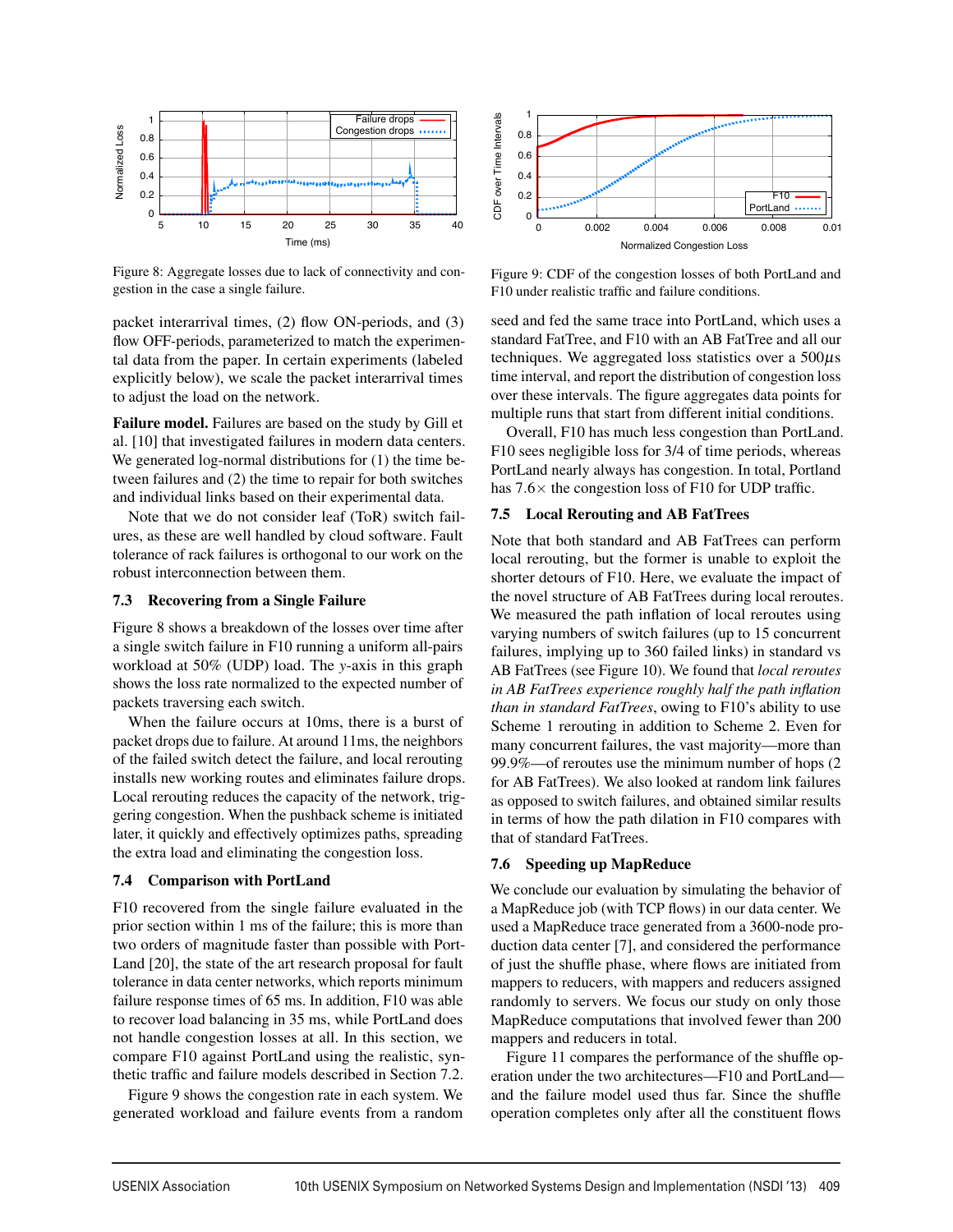

(a) A standard FatTree, which can only use local rerouting Scheme 2



(b) An AB FatTree using both local rerouting schemes



(b) Speedup vs Job Size

Figure 10: Complementary CDF of the path dilation using local rerouting for 1, 5, 10 and 15 simulated switch failures when using our local rerouting schemes in standard and AB FatTrees.

are complete, it suffers from the well-known stragglers problem. If any of the flows traverse a failed or rerouted link, it suffers from suboptimal performance. We measure the speedup of an individual job as the completion time under PortLand divided by that of the job under F10.

Figure 11a shows the distribution of the speedup; we find that F10 is faster than PortLand with a median speedup of about  $1.3 \times$ . Figure 11b, shows the distribution of speedup vs job size, and we find that gains are larger when more nodes participate and compete for bandwidth. We conclude that F10 offers significant gains over Port-Land, and this will improve in larger future data centers.

### 8 Extensions

#### 8.1 Other Types of Multi-Tree Networks

So far, we have focused on a specific subset of multi-tree networks—Clos networks where the number of uplinks at any switch is equal to the number of downlinks. We now show how the ideas presented in this paper can be used in conjunction with other topologies. In particular, we generalize our protocols for any type of folded Clos network and also look at traditional data center topologies.

Oversubscribed and Overprovisioned Networks: Allowing the number of uplinks and downlinks for a single switch to differ allows for "vertical" asymmetry. Such asymmetry can be useful if different layers use different technologies (e.g., VL2's Clos topology) or when traffic patterns do not require full bisection bandwidth.

Fortunately, these networks require little to no change in our algorithms. The placement of flows by the global rebalancer is easily extended to this case. Pushback simi-

Figure 11: An end-to-end evaluation using PortLand or F10 for MapReduce jobs.

larly does not rely on the number of links; notifications are broadcast to all uplinks and downlinks, and termination only depends on level and type stack. For basic routing, local rerouting and recursive pushback, a few generalizations of functions must be made, and for this we require configuration of the number of downlinks for switches at each level, *Dlevel*. All references to *p* should be replaced by *Dlevel* and protocols should be changed to take the nonuniformity into account (e.g.,  $\text{prefix}(a, i) = a \gg (\sum_{l=1}^{i} (\lceil \log(D_l) \rceil))).$ 

Traditional Data Center Networks: Next we look at more traditional topologies like those described in [8]. These topologies have many extra links compared to a Clos topology with an equal number of switches, but gain fault-tolerance as a result. Although we focused on nextgeneration data centers as they are more scalable and cost effective, there is no reason that F10's concepts cannot be applied to traditional networks as well. These networks have two main topological differences from Fat-Trees:

• Cross-links between switches in the same level

• Multiple links into a given subtree/pod (often all subroots connect to all roots and vice versa)

While these links do not necessarily add to the capacity of the network, they allow for shorter reroutes than possible in F10. Even so, F10's failure detection, nearinstantaneous failover and load balancing concepts can increase performance and reactivity to failures and fault tolerance in the case of multiple failures. Note that in the case where all subroots connect to all roots and vice versa, A and B subtrees have identical wirings just as in the lowest level of normal FatTrees. Thus, any child can be used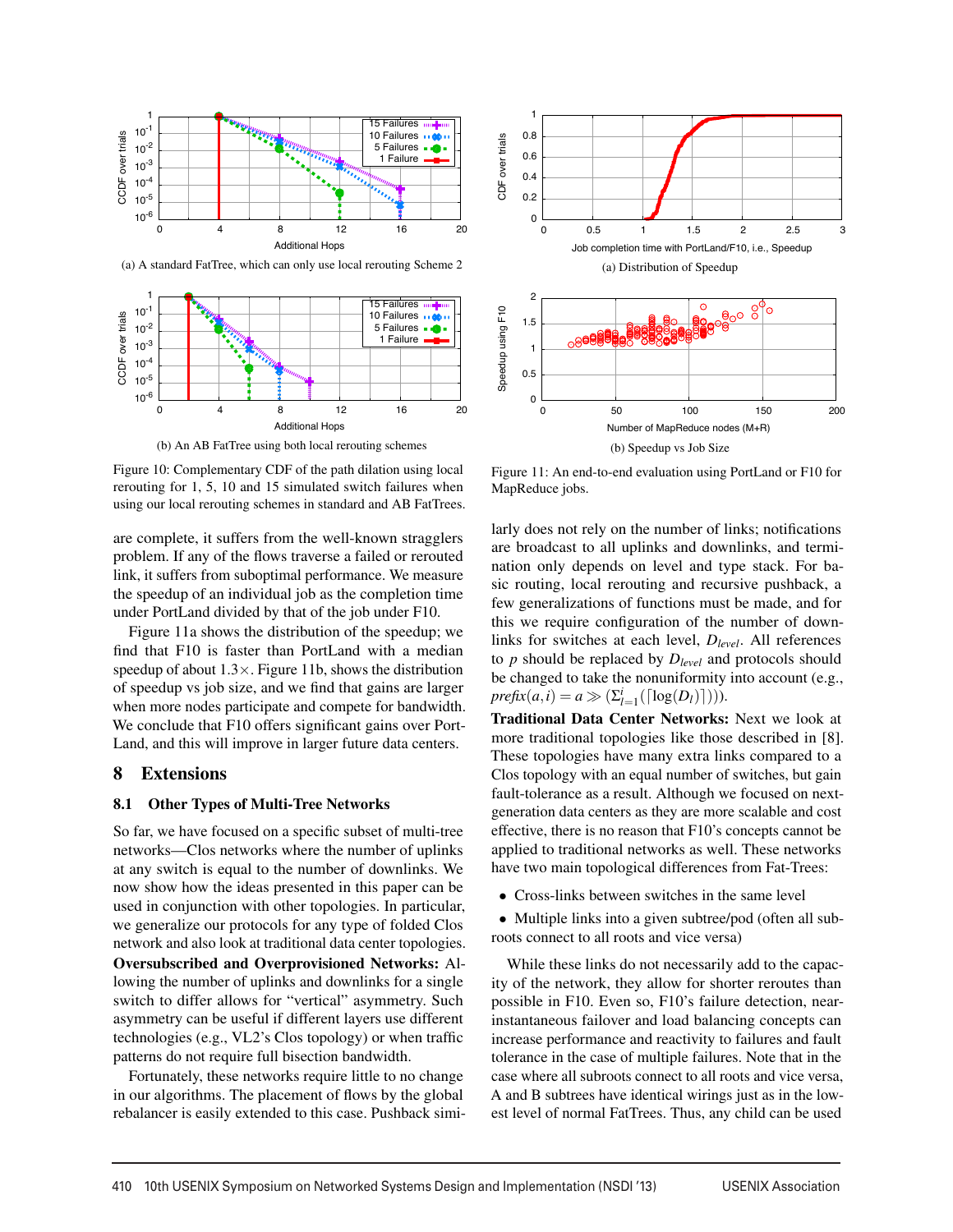for phase 1 of local rerouting and pushback terminates as soon as it follows a downlink.

# 8.2 Beyond AB FatTrees

Our architecture introduces an extra type of subtree that connects to a different set of roots and thus provides additional path diversity. A natural question to ask is whether we can get even more diversity with more types.

In the limit, we can create a *p*-type FatTree in which all subtrees are connected to a slightly different set of roots. This is accomplished by rotating the set of roots to which a subtree connects—subroot *j* of the first subtree connects to the *jp* through the  $(j+1)p-1$  roots, subroot *j* of the second subtree connects to roots  $jp+1$  through  $(j+1)p$ , and in the same manner, each additional subtree incrementally shifts by one. This guarantees that every sibling of a given node *n* has at least one alternative path.

At first glance, this seems to improve the potential for efficient reroutes. However, more choices at the first hop of local rerouting comes at the cost of fewer at the second. While an AB FatTree provides *p*−1 alternatives for the second hop of Scheme 1 given a single failure, a *p* type FatTree will have an average of *p*/2−1, with some nodes having more alternatives than others. Increasing the number of types does not, in general, increase the chance of finding a two-hop detour.

For pushback, more alternatives means that the notifications can stop earlier (in the case of a single failure in a *p*-type FatTree, pushback can terminate after the message traverses any downward link). However, traffic destined for the failed path is split over a smaller number of alternate paths, disproportionately increasing the load on those paths. In sum, the tradeoffs are complex, and we leave a fuller comparison for future work.

# 9 Related Work

The topic of fault tolerance in interconnection networks has a long history [1, 9, 16]. Most previous work on this topic, most notably [2], has added hardware in the form of stages, switches and links to existing topologies to make them more fault tolerant while keeping latency and nonblocking characteristics constant. We instead allow for a temporary increase in latency for paths affected by faults in exchange for no increase in hardware cost.

In the context of today's data centers, researchers have recently proposed several alternative interconnects. Our work directly builds on FatTrees [3] as they are used in PortLand [20], although our ideas generalize to other multi-rooted trees like VL2 [11] and beyond. We leverage many of the earlier mechanisms in our work. We replace the interconnect with our novel AB FatTree network and co-design local rerouting, pushback, and load balancing mechanisms to exploit the topology. Hedera [4] implements centralized load balancing on top of PortLand. Hedera only schedules new flows, whereas we choose to globally rearrange flows periodically.

DCell [13] and BCube [12] introduce structured networks that are not multi-rooted trees.The key difference is that these topologies trade more hardware for their increased robustness. DCell performs local rerouting after a failure but is not loop free (unlike ours). Loop freedom is important to enable fast failure detectors at the link layer without compromising reliability.

Jellyfish [23] takes a different approach to datacenter design—unstructured, random-wiring. It trades regularity and rearangeable, non-blocking guarantees for better average-case performance with less hardware. Our mechanisms might apply to their topology, though it would require precomputation of all detour paths, and it is unclear how much path dilation would be needed on average.

Our failure recovery schemes leverage existing techniques. Our local rerouting scheme uses tags and failure lists analogous to MPLS and Failure-Carrying Packets [14], respectively. MPLS supports a similar style of immediate local detours (Fast Reroute) while waiting for the failure to propagate upstream (Facility Backup) [21]. MPLS failover requires manual preconfiguration and stored state, whereas our system has easy-to-compute backup paths and stores state only when there is a failure.

DDC [18] has the same intuition that failover should be done at the network layer. They make no assumptions about network topology, and so they cannot benefit from preset local reroutes. In order to handle unstructured networks, their approach reroutes for each destination separately and does not result in paths that are as efficient as the ones produced by our local rerouting scheme.

# 10 Conclusion

Scalable, cost-efficient and failure resilient data center networks are increasingly important for cloud-based services. In this paper, we describe F10, a novel multi-tree topology and routing algorithm to achieve near-instantaneous restoration of connectivity and load balance after a switch or link failure. Our approach operates entirely in the network with no end host modifications, and experiments show that routes can generally be reestablished with detours of two additional hops and no global coordination, even during multiple failures. We couple this fast rerouting with complementary mechanisms to quickly reestablish direct routes and global load balancing. Our evaluation shows significant reduction in packet loss and improved application-level performance.

# Acknowledgments

We gratefully acknowledge our shepherd George Porter for guiding us through the shepherding process. This research was partially supported by the National Science Foundation grants CNS-0963754 and CNS-1040663.

 $\overline{a}$